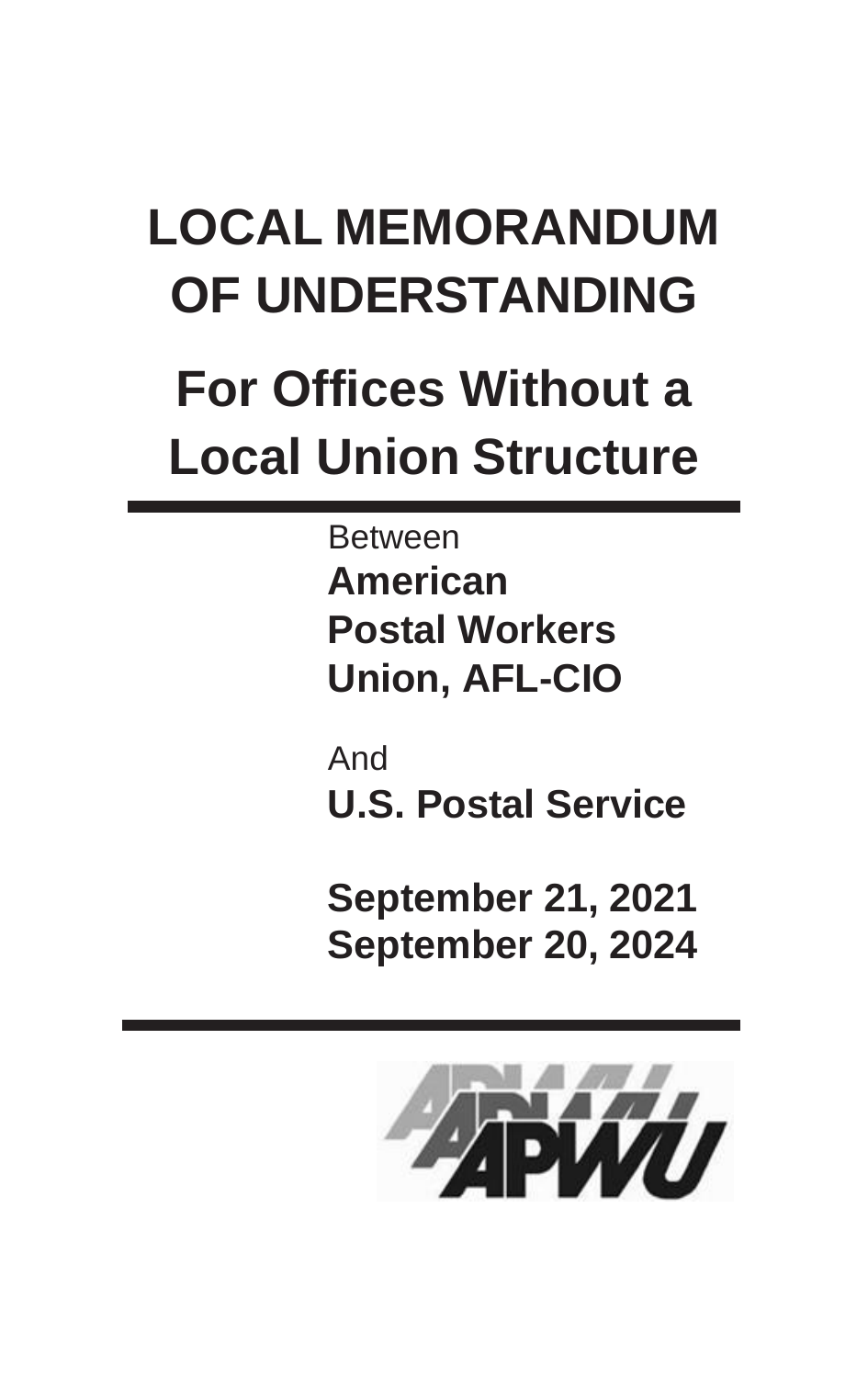# **TABLE OF CONTENTS**

| I.  |                                                                                                                                                                                                                                                                             |
|-----|-----------------------------------------------------------------------------------------------------------------------------------------------------------------------------------------------------------------------------------------------------------------------------|
| Π.  |                                                                                                                                                                                                                                                                             |
| Ш.  |                                                                                                                                                                                                                                                                             |
| 1.  | Additional or Longer Wash-Up Periods (Item 1)2                                                                                                                                                                                                                              |
| 2.  | Guidelines for Curtailment or Termination of                                                                                                                                                                                                                                |
| 3.  | Formulation of Local Leave Program (Item 4)2                                                                                                                                                                                                                                |
| 4.  | The Duration of the Choice Vacation Period(s)<br>(Item 5) and Determination of the Maximum Number<br>of Employees Who Shall Receive Leave Each Week                                                                                                                         |
| 5.  | The Determination of the Beginning Day of an                                                                                                                                                                                                                                |
| 6.  | Whether Employees at Their Option May Request<br>Two Selections During the Choice Vacation Period,<br>in Units of Either Five (5) or Ten (10) Days (Item 7). 6                                                                                                              |
| 7.  | Whether Jury Duty and Attendance at National or<br>State Conventions Shall be Charged to the Choice<br>Vacation Period (Item 8), and Annual Leave to Attend<br>Union Activities Requested Prior to Determination of<br>Choice Vacation Schedule is Part of the Total Choice |
| 8.  | Light Duty Assignments (Items 15, 16, 17) 7                                                                                                                                                                                                                                 |
| 9.  |                                                                                                                                                                                                                                                                             |
| 10. |                                                                                                                                                                                                                                                                             |
|     | 11. Seniority, Reassignments and Posting (Item 22)7                                                                                                                                                                                                                         |
|     |                                                                                                                                                                                                                                                                             |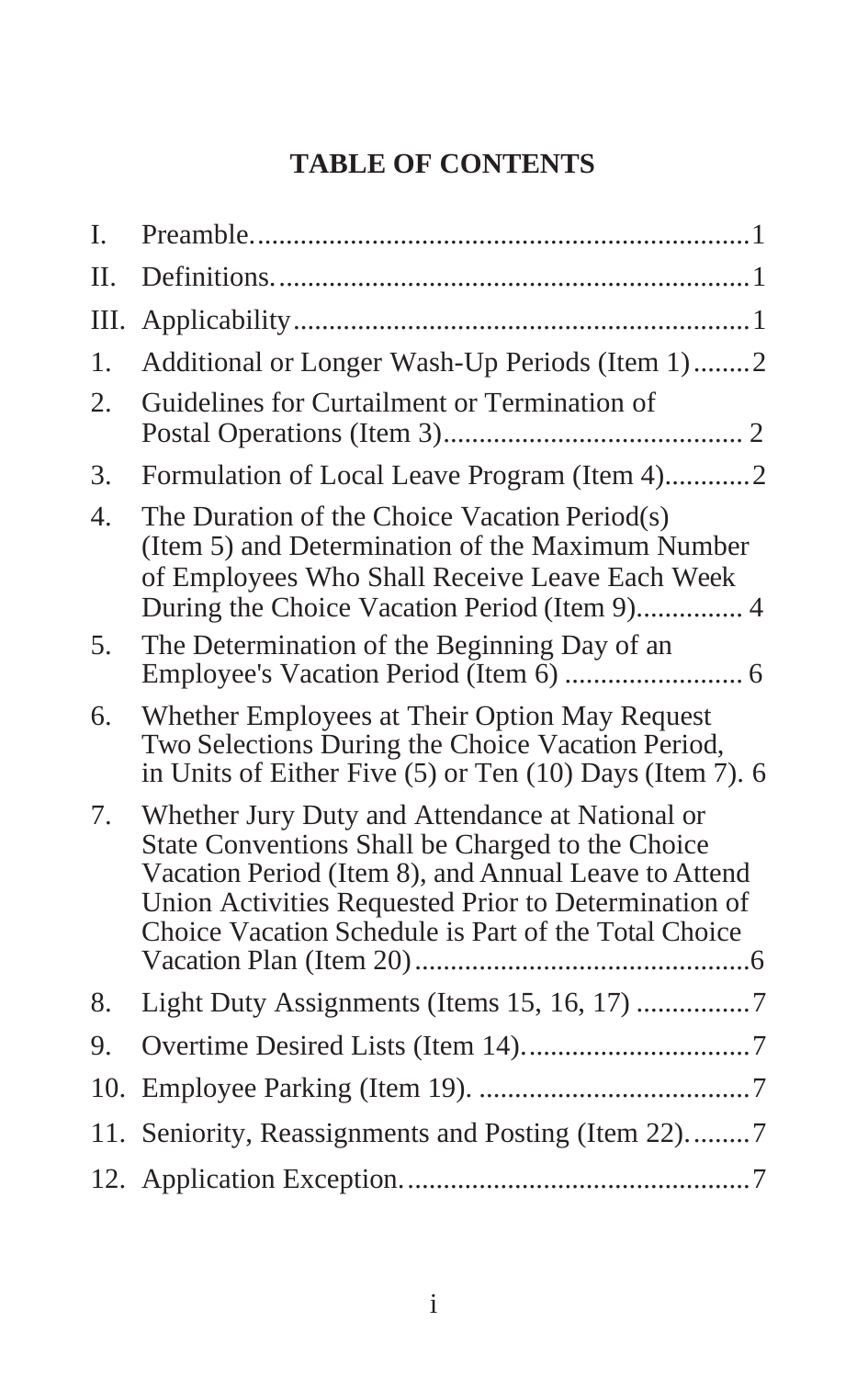# **MEMORANDUM OF UNDERSTANDING BETWEEN THE UNITED STATES POSTAL SERVICE AND THE AMERICAN POSTAL WORKERS UNION, AFL-CIO**

#### **Re: LMOU FOR OFFICES WITHOUT A LOCAL UNION STRUCTURE**

#### **I. PREAMBLE**

This Local Memorandum of Understanding (LMOU) was discussed and developed by the parties pursuant to the MOU Re: LMOUs for Offices Without a Local Union Structure, agreed upon in the **2021** National Agreement. It is entered into by and between the United States Postal Service (Employer) and the American Postal Workers Union (Union) and shall extend through the life of the **2021-2024** National Agreement.

#### **II. DEFINITIONS**

A "Local Union structure" is defined as a chartered union local acknowledged by the Union at the National Level, with established officer structure, including but not limited to, a Local President, Local Vice President, Secretary-Treasurer and properly certified shop steward(s).

#### **III. APPLICABILITY**

This model LMOU shall be applicable to offices of the United States Postal Service, wherever located throughout the nation, where:

- 1. there is no Local Union structure or statewide or district wide LMOU; and
- 2. there are APWU represented employees.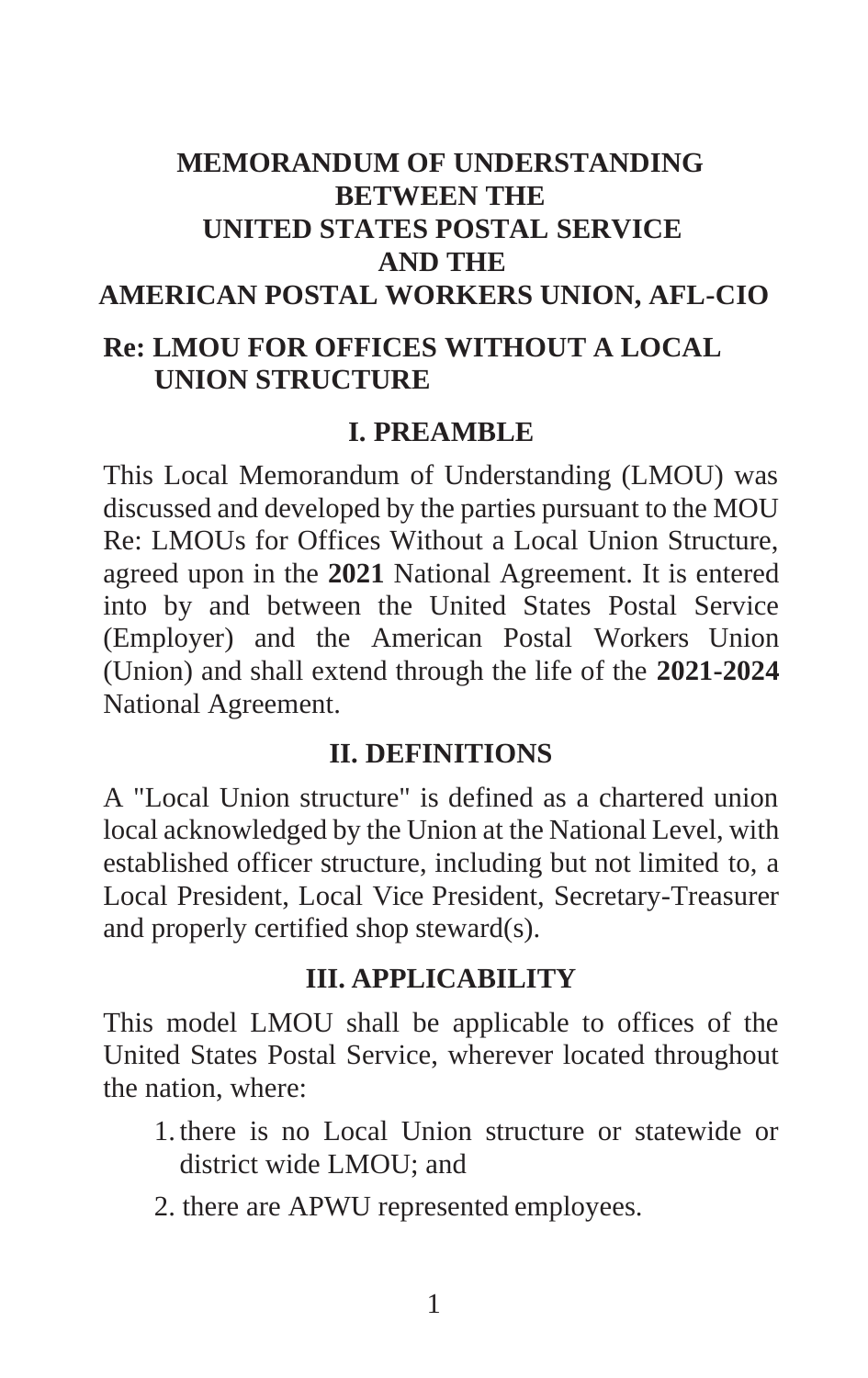This model LMOU shall not supersede existing LMOUs currently in effect, unless the Local Employer and State President, or National Business Agent, agree to replace their current LMOU with this model LMOU during the local implementation period. If both parties do not agree to replace the existing LMOU, then the existing LMOU shall stand for the duration of the **2021** National Agreement.

# **1. Additional or Longer Wash-Up Periods (Item 1)**

Wash-up time will be administered in accordance with Article 8.9 of the National Agreement.

# **2. Guidelines for Curtailment or Termination of Postal Operations (Item 3)**

When the decision has been reached to curtail or terminate postal operations, to the extent practicable, the Employer will notify the Regional APWU Coordinator or designee of this determination. The Regional APWU Coordinator or designee will provide the Employer at the Area Level in writing with the name and contact information, as soon as practicable.

## **3. Formulation of Local Leave Program (Item 4)**

The local leave program shall be administered in accordance with Article 10 of the **2021** National Agreement and Section 510 of the Employee and Labor Relations Manual for career employees, and the PSE MOU, Attachment A of Appendix A of the CBA, for PSEs.

Excluding the month of December, for incidental annual leave requested during the course of a leave year, a minimum of one (1) APWU represented bargaining unit employee within the installation, by craft, or a minimum of 15% of all APWU bargaining unit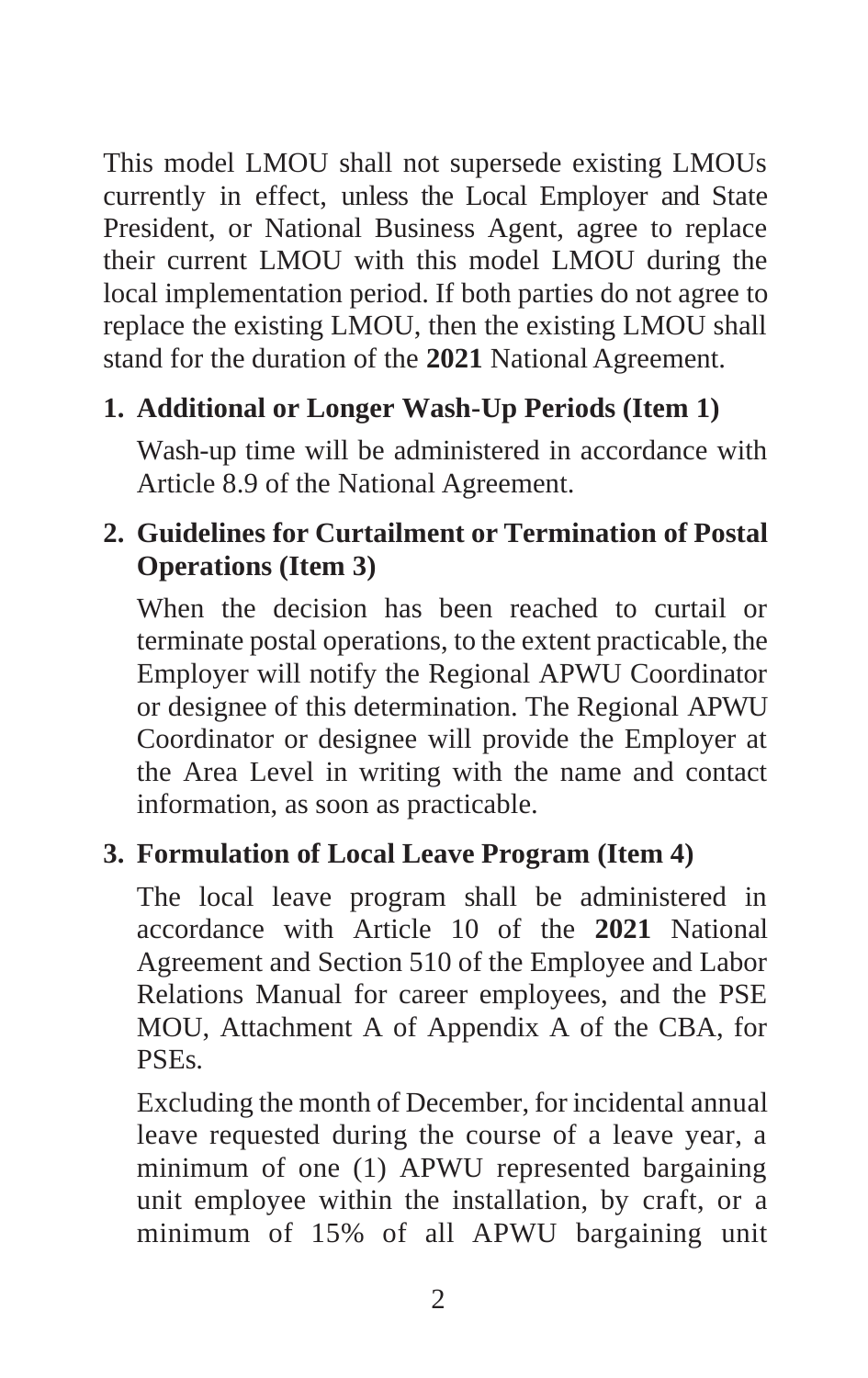employees, by craft, if greater than the minimum of one (1), will be allowed off on annual leave at any one time. APWU bargaining unit employees on choice vacation or incidental leave during the time period count toward the above minimums. When calculating the minimum based on percentages, any fraction of a number ending in .5 or higher will be rounded off to the next whole number.

A PSE who is off on annual leave in lieu of sick leave does not count as a bargaining unit employee off on incidental annual leave in the above paragraph.

Any request for incidental annual leave will be acted upon and returned to the employee within 72 hours of receipt by management, or the leave will be considered approved.

- a. In order to maintain the efficiency of its operations and to ensure that APWU represented bargaining unit employees are afforded maximum opportunity for incidental annual leave, consistent with Paragraph 3 above, the APWU and the USPS agree to backfill, if deemed necessary, for bargaining unit employees on incidental annual leave by utilizing the following pecking order:
	- 1. Qualified APWU bargaining unit employees at the straight-time rate of pay, in the installation;
	- 2. APWU bargaining unit employees at the straighttime rate of pay from other installations pursuant to the HUB Clerk MOU, and the amendment to that MOU Re: "Assignment of PTF Hub Clerks", made a part of the **2021** National Agreement, with the exception of Level 6 PSEs that staff RMPOs as agreed in the settlement of National case Q10C-4Q-C 16035805. Note that PSE usage, in this instance, is for the sole purpose of annual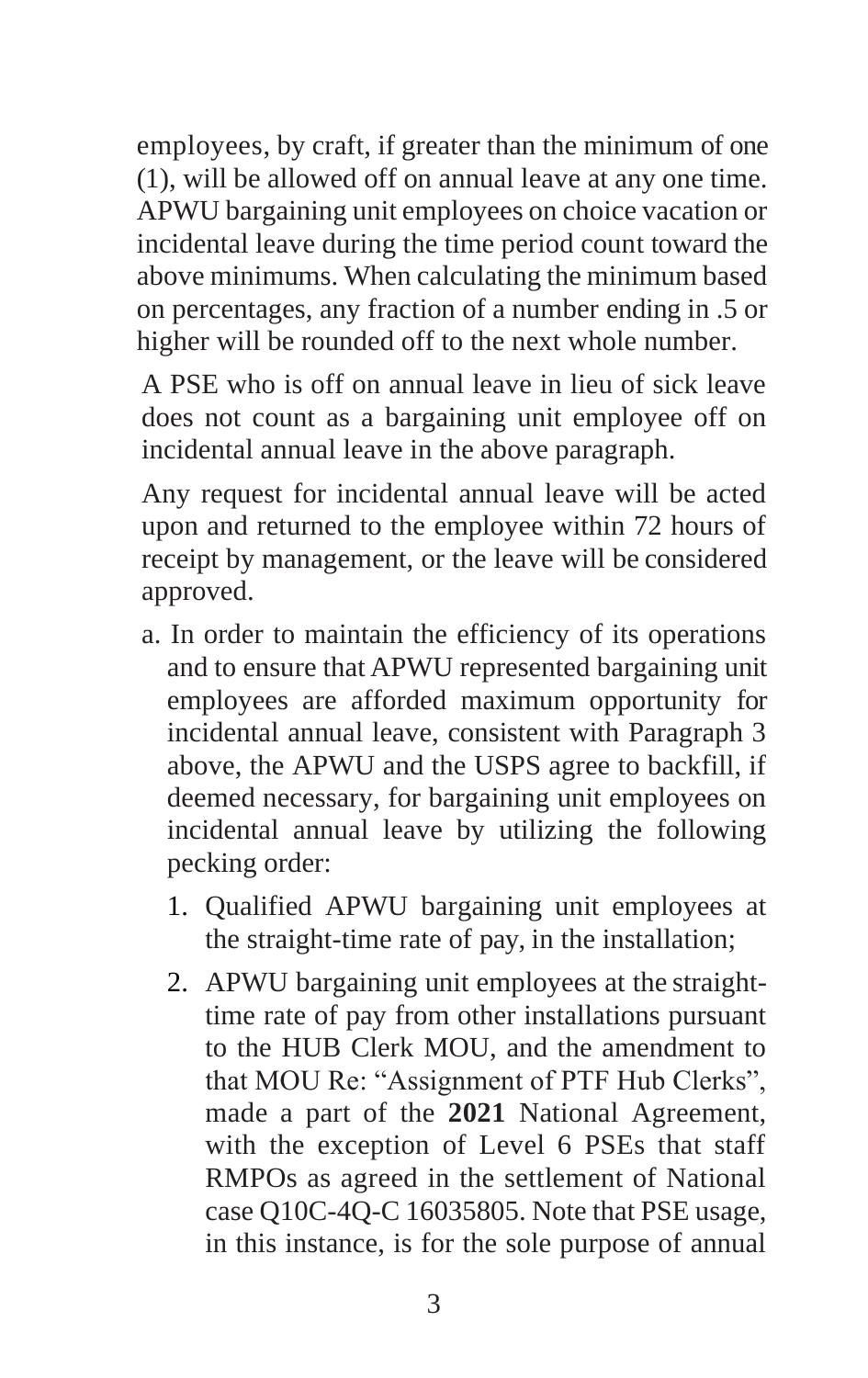leave during the choice vacation period, as well as for incidental annual leave, and in this limited circumstance only, may be utilized to work window operations.

#### **4. The Duration of the Choice Vacation Period(s) (Item 5) and Determination of the Maximum Number of Employees Who Shall Receive Leave Each Week During the Choice Vacation Period (Item 9)**

- a. The maximum number of days off for choice vacation leave is governed by Article 10, Sections 3.D.1 and D.2 of the **2021** National Agreement;
- b. A choice vacation calendar will be placed on the employees' bulletin board no later than January 15;
- c. Choice vacation selections shall be made by seniority, among all APWU represented bargaining unit employees;
- d. Choice vacation period shall be from March 1, through November 30;
- e. February 1, shall be the final date for employees to submit their request(s) for choice vacation period(s). If the employee desires a copy of the approved leave request, the employee must submit the request in duplicate;
- f. For choice vacation selections, a minimum of one (1) APWU represented bargaining unit employee within the installation, by craft, or a minimum of 15% of all APWU bargaining unit employees, by craft, if greater than the minimum of one (1) will be allowed off each week during the choice vacation period. When calculating the minimum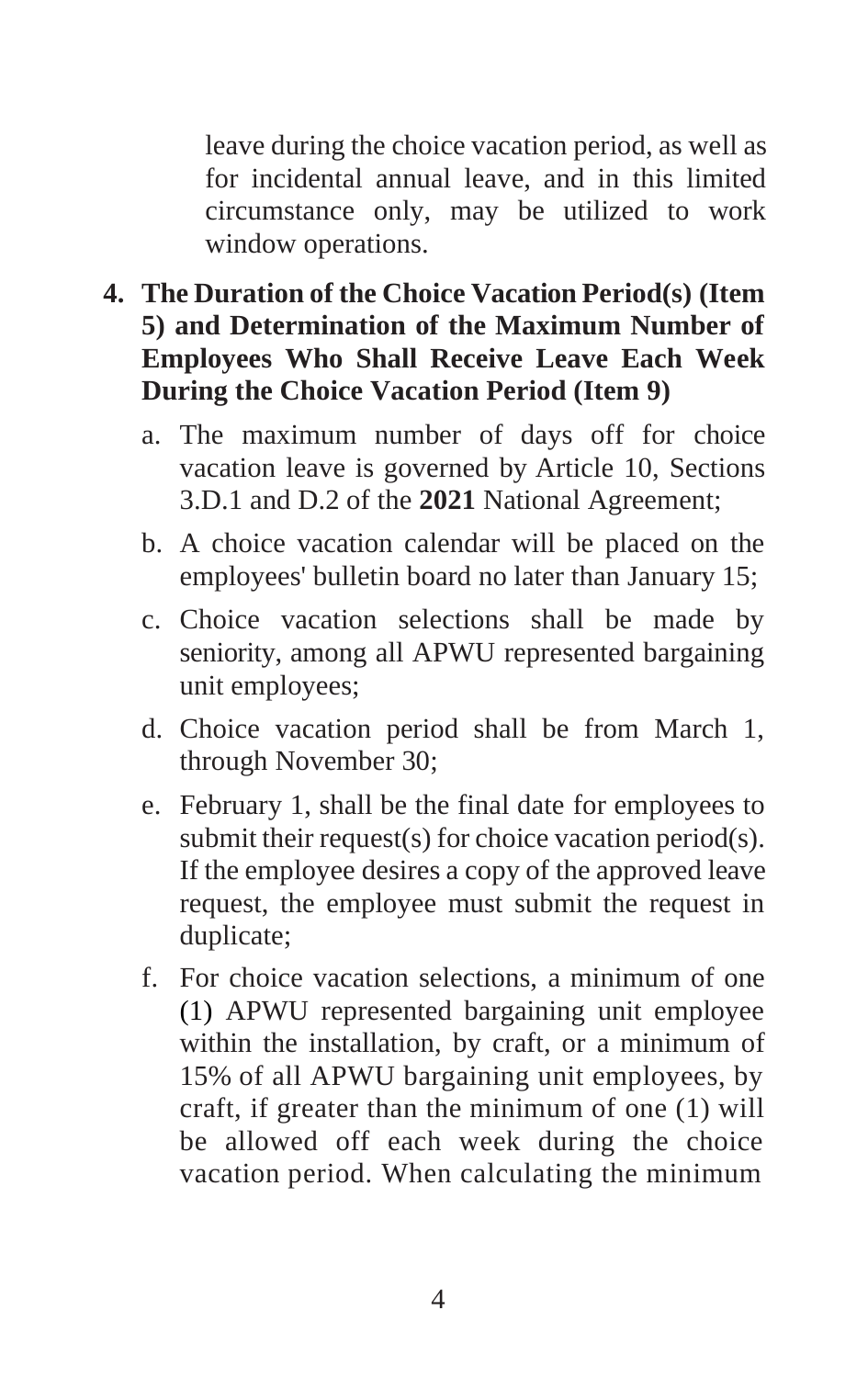based on percentages, any fraction of a number ending in .5 or higher will be rounded off to the next whole number;

- g. In order to maintain the efficiency of its operations and to ensure that APWU represented bargaining unit employees are afforded maximum opportunity for choice vacation selections, consistent with Paragraph 4.a above, theAPWU and the USPS agree to backfill, if deemed necessary, for vacationing bargaining unit employees by utilizing the following pecking order:
	- 1. Qualified APWU bargaining unit employees at the straight-time rate of pay, in the installation;
	- 2. APWU bargaining unit employees at the straighttime rate of pay from other installations pursuant to the HUB Clerk MOU, and the amendment to that MOU Re: "Assignment of PTF Hub Clerks", made a part of the **2021** National Agreement, with the exception of Level 6 PSEs that staff RMPOs as agreed in the settlement of National case Q10C-4Q-C 16035805. Note that PSE usage, in this instance, is for the sole purpose of annual leave during the choice vacation period, as well as for incidental annual leave, and in this limited circumstance only, may be utilized to work window operations.
- h. The installation head/designee shall post the approved vacation schedule no later than February 15.
- i. Upon request, the installation head/designee will provide the APWU Regional Coordinator/designee with a copy of the completed vacation planning schedule.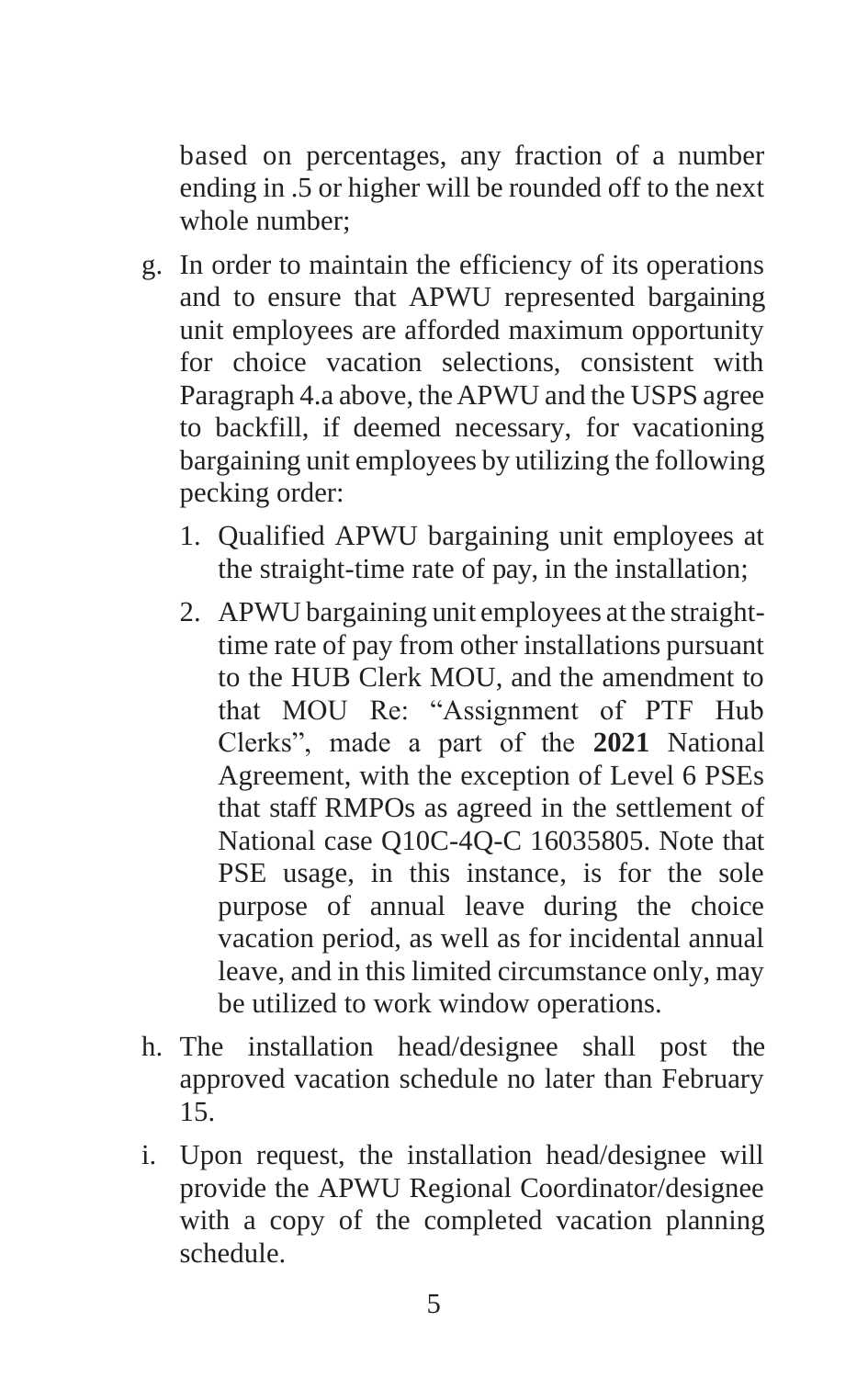**5. The Determination of the Beginning Day of an Employee's Vacation Period (Item 6)**

The choice vacation period shall start on the first day of the employee's basic work week pursuant to Section 10.3.E of the **2021** National Agreement. Exceptions may be granted by agreement among the employee, the union representative and the Employer.

**6. Whether Employees at Their Option May Request Two Selections During the Choice Vacation Period, in Units of Either Five (5) or Ten (10) Days (Item 7)** 

Employees may request two selections during the choice vacation period in units of five (5) and ten (10) days or one selection of fifteen (15) days, pursuant to Section 10.3.D of the **2021** National Agreement.

- **7. Whether Jury Duty and Attendance at National or State Conventions Shall Be Charged to the Choice Vacation Period (Item 8), and Annual Leave to Attend Union Activities Requested Prior to Determination of Choice Vacation Schedule is Part of the Total Choice Vacation Plan (Item 20)**
	- a. Pursuant to Section 10.3.F of the **2021** National Agreement, an employee who is called for jury duty during the employee's scheduled choice vacation period or who attends a National, State or Regional Convention (Assembly) during the choice vacation period is eligible for another period provided this does not deprive any other employee of first choice for scheduled vacation and does not interfere with the needs of the service;
	- b. Annual leave approved to attend other Union activities prior to the granting of choice vacation period will be charged to the choice vacation period.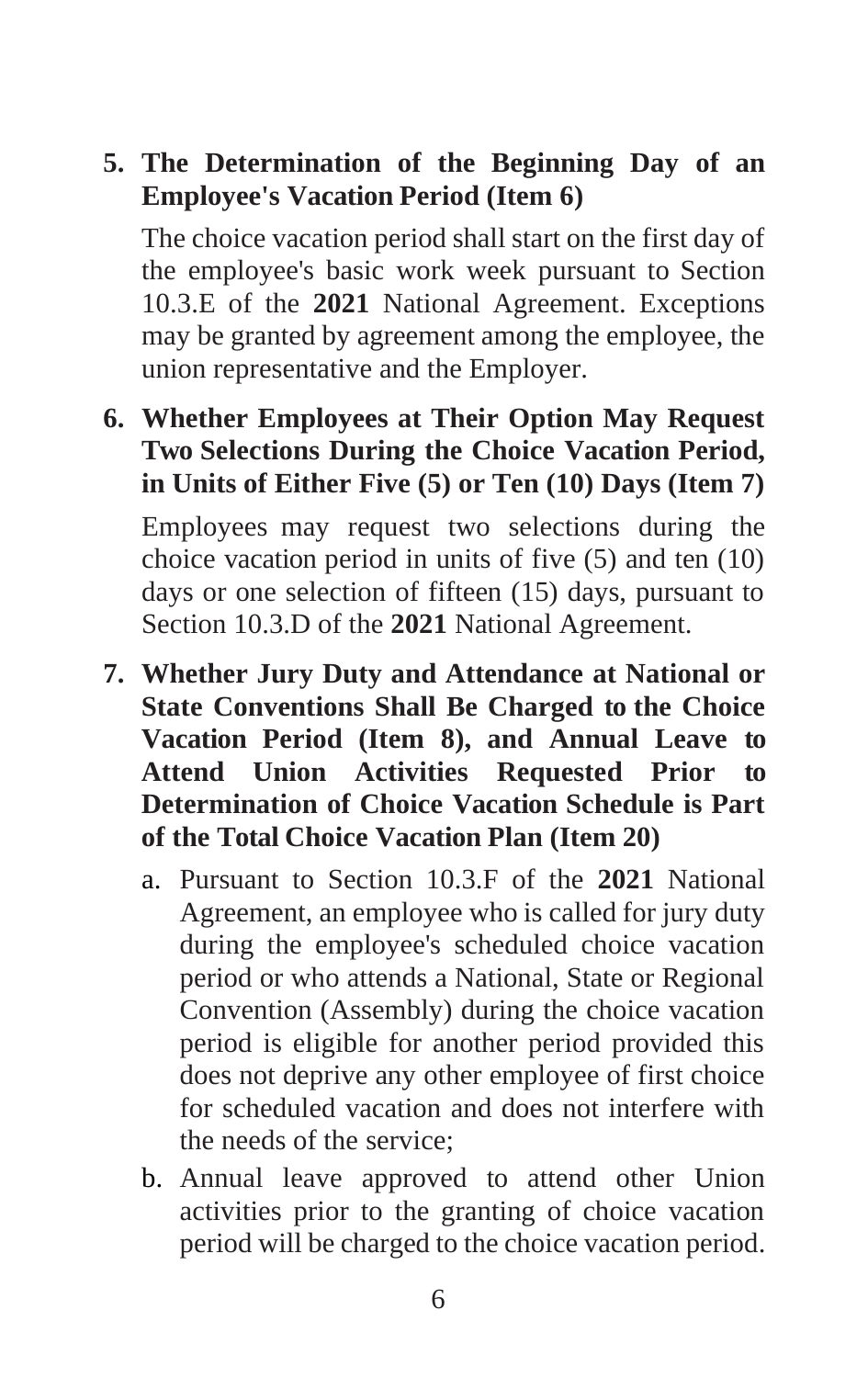# **8. Light Duty Assignments (Items 15, 16, 17)**

Light duty will be administered in accordance with Article 13 of the **2021** National Agreement.

### **9. Overtime Desired Lists (Item 14)**

Overtime Desired List (OTDL) shall be established in accordance with Article 8 of the **2021** National Agreement.

#### **10. Employee Parking (Item 19)**

If available and authorized by the installation head, non-designated vehicle parking spaces may be utilized by APWU bargaining unit employees, on a first come, first served basis.

## **11. Seniority, Reassignments and Posting (Item 22)**

When it is necessary to change, abolish and/or revert a duty assignment, the installation head/designee shall notify the APWU Regional Coordinator/designee, in writing of this determination.

#### **12. Application Exception**

Without setting any precedent, and solely for this LMOU and with the understanding that this will not be cited in any forum except for enforcement of this LMOU, the definition of "installation" applies both to singular stand-alone Associate Offices (AOs) and/or to POStPlan offices which would include the Administrative Post Office (APO) and the Remotely Managed Post Offices (RMPOs) assigned to the APO as one installation.